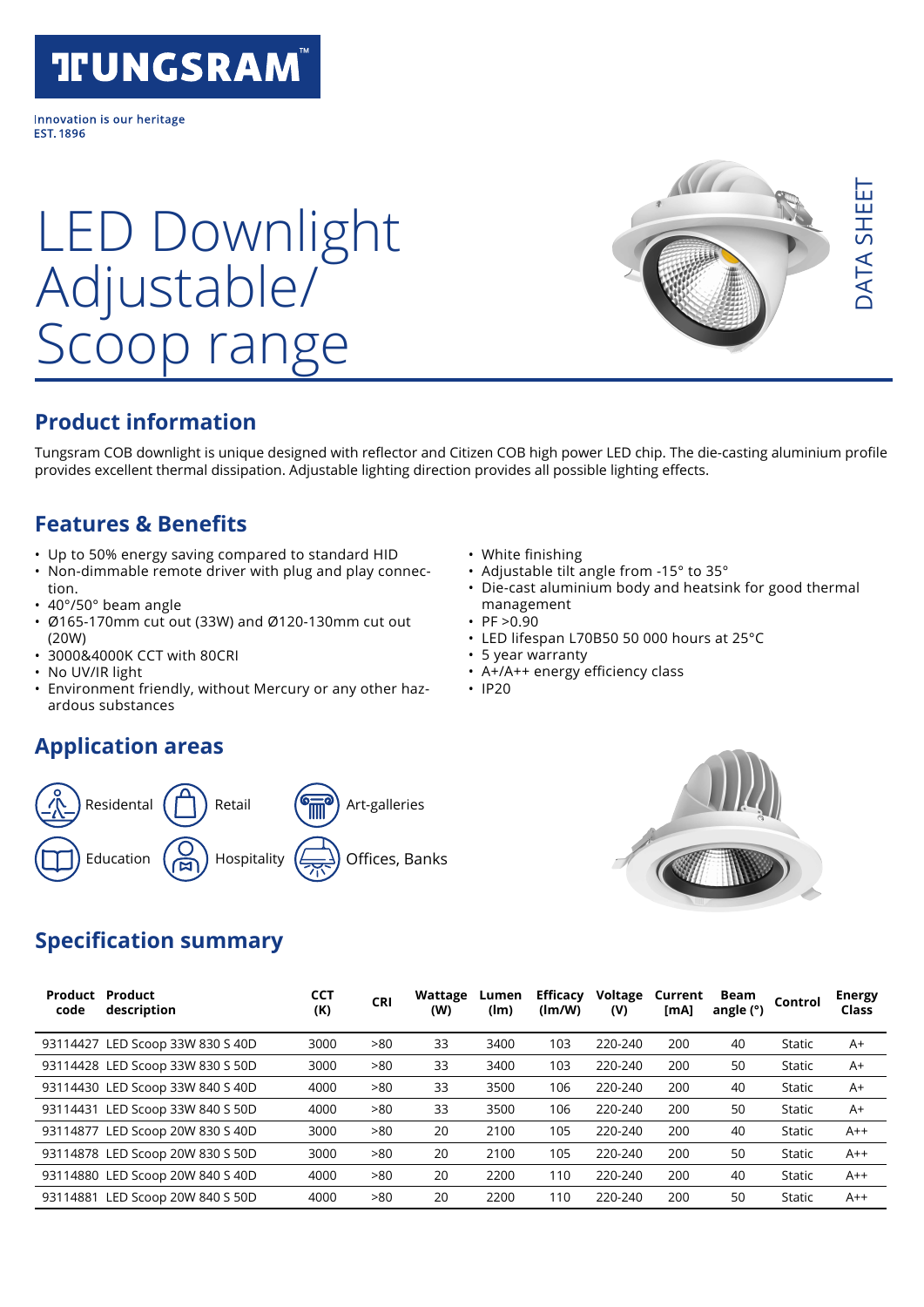

#### **Photometric data** <u>Prioton</u>





Photometry is based on LM79





# **Regulatory and standards**

#### **Regulatory mark:** CE

Page 1 **Harmonized standards:** EN 60598, EN 62493, EN 61547, EN55015, EN 61000, **Regulations:** 2014/35/EU, 2014/30/EU, 2011/65/EU, (framework 2009/125/EC) EU/1194/2012 amended by EU 2015/1428, (framework 2010/30/EC) 874/2012 and 518/2014\*, 2012/19/EU\* look for CE Declaration of Conformity and Technical File for details Photobiological risk assesment group 1. The product is considered safe, does not pose any photobiological hazard \*not on DOC